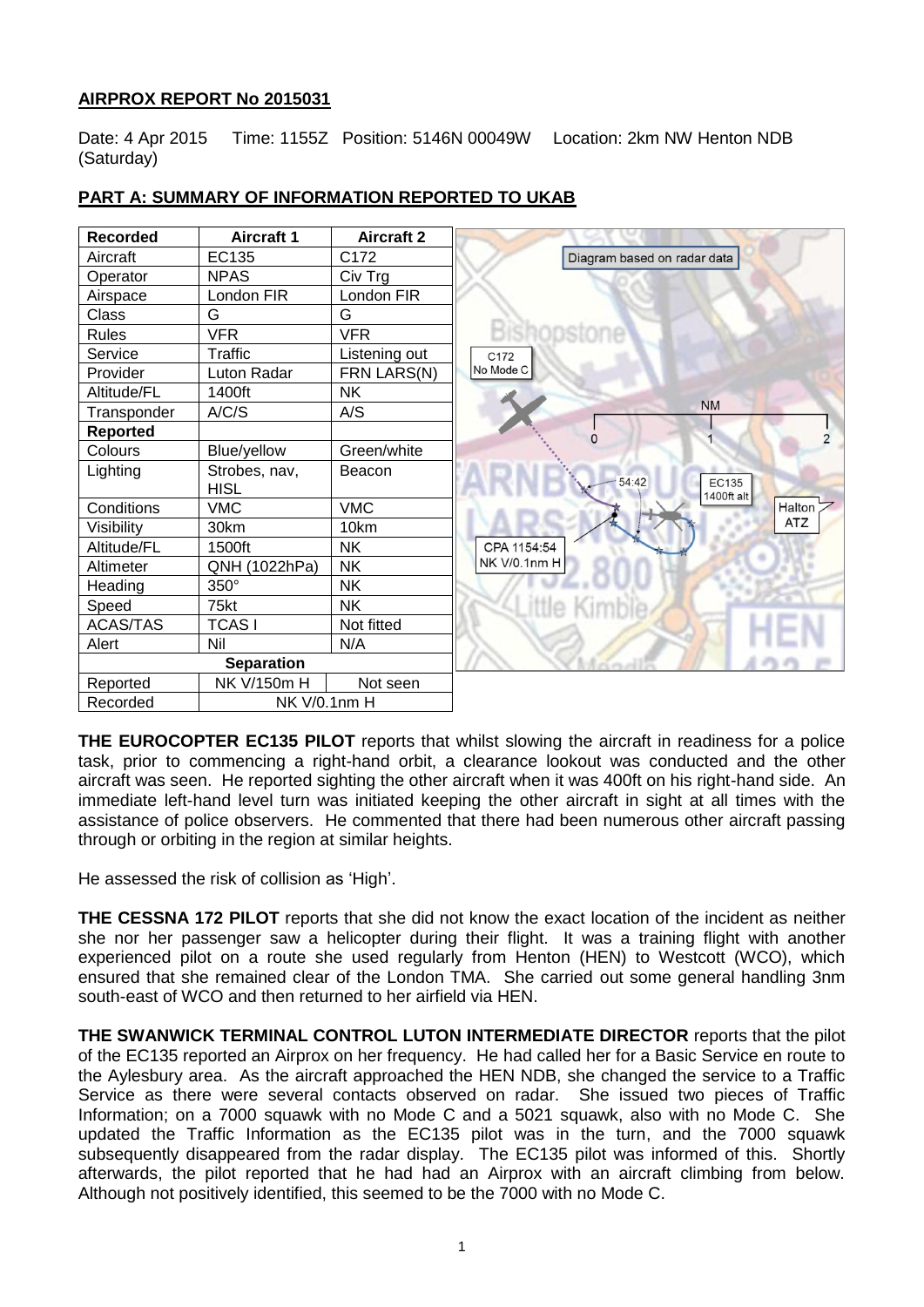### **Factual Background**

The Heathrow weather was:

EGLL 041150Z 03012KT 350V060 9999 SCT034 SCT037 10/04 Q1023 NOSIG= EGLL 041220Z 03008KT 9999 SCT023 SCT028 09/04 Q1023 NOSIG=

#### **Analysis and Investigation**

#### **CAA ATSI**

ATSI had access to reports from both pilots, the Luton Radar controller, RTF recordings and transcript of the Luton Radar frequency together with area radar recordings.

At 1150:40 the EC135 pilot contacted Luton Radar routeing north of Aylesbury at 1500ft requesting a Basic Service. A Basic Service was agreed and the EC135 was identified.

At 1153:09 the Luton Radar controller upgraded the service being provided to a Traffic Service and passed Traffic Information on an aircraft coming into the EC135 pilot's 12 o'clock at a range of 2nm passing left to right with no height information. The controller stated in her written report that the service was changed due to several contacts observed in the vicinity of the Henton NDB.

At 1153:28 (Figure 1) the Luton Radar controller updated the Traffic Information stating that the aircraft was north-west of the EC135 by 2nm tracking left to right and then advised of further traffic north of the EC135 by 2nm converging from the right-hand side. Neither aircraft was displaying height information.



Figure 1.

The EC135 pilot entered a right-hand orbit. The Luton Radar controller updated the Traffic Information to the EC135 pilot stating that one contact had disappeared and the other one was passing on his western side with no height information tracking south-bound (Figure 2). The EC135 pilot reported being visual with the traffic.



Figure 2.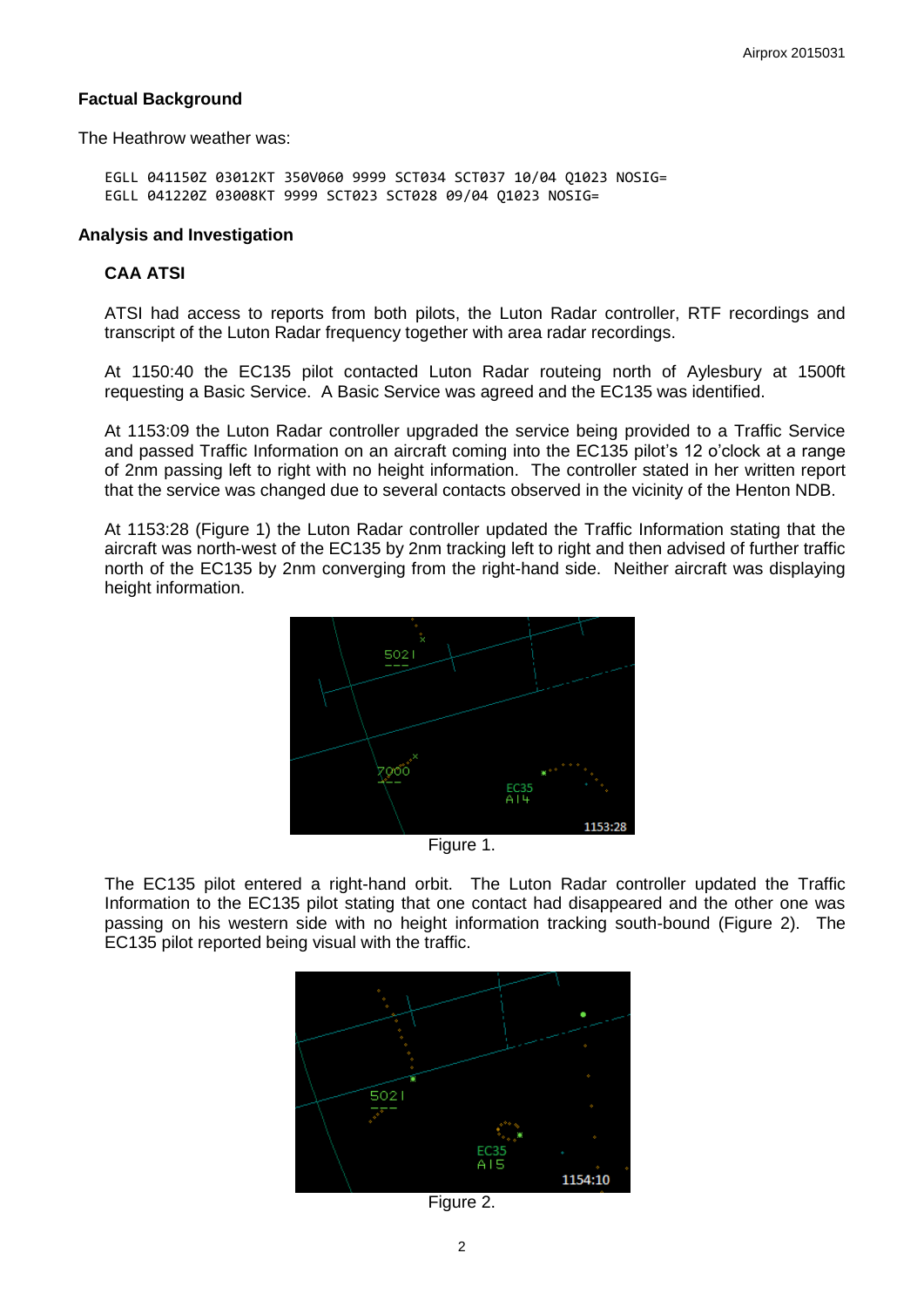At 1154:39 an aircraft squawking 7000 appeared on the radar recordings 0.8nm north-west of the EC135 (Figure 3).



Figure 3.

At 1154:56 the EC135 pilot reported that he had "*just had an Airprox with an aircraft that's climbed up towards us er is now flying out to the east*". Figure 4 shows the EC135 north-west of Henton with the aircraft squawking 7000 just to the north of the EC135 at the closest lateral point 0.1nm. The Luton Radar controller stated that the aircraft had just appeared on radar and was climbing through the EC135's level (this was not actually possible to determine as the 7000 squawk had no associated Mode C). For clarity of position, Figure 4 shows the EC135's label in a different position to that seen by the Luton Radar controller. On the original recordings the 7000 squawk was garbling with the EC135's label which may have led the controller to believe that the EC135's Mode C belonged to the 7000 squawk.



Figure 4

The Luton Radar controller upgraded the service being provided to a Traffic Service due to concern about the contacts observed on radar.  $CAP774$ , UK Flight Information Services<sup>1</sup>, states that:

'The controller shall pass traffic information on relevant traffic, and shall update the traffic information if it continues to constitute a definite hazard, or if requested by the pilot. However, high controller workload and RTF loading may reduce the ability of the controller to pass traffic information, and the timeliness of such information'.

The Luton Radar controller passed Traffic Information on aircraft observed on radar to the EC135 pilot prior to the Airprox. It is likely that the controller did not see the aircraft squawking 7000 prior to the EC135 pilot reporting the Airprox on frequency because the 7000 squawk was only visible on radar for 17 seconds prior to the Airprox occurring.

 $\overline{a}$ 

Chapter 3, Paragraph 3.5.